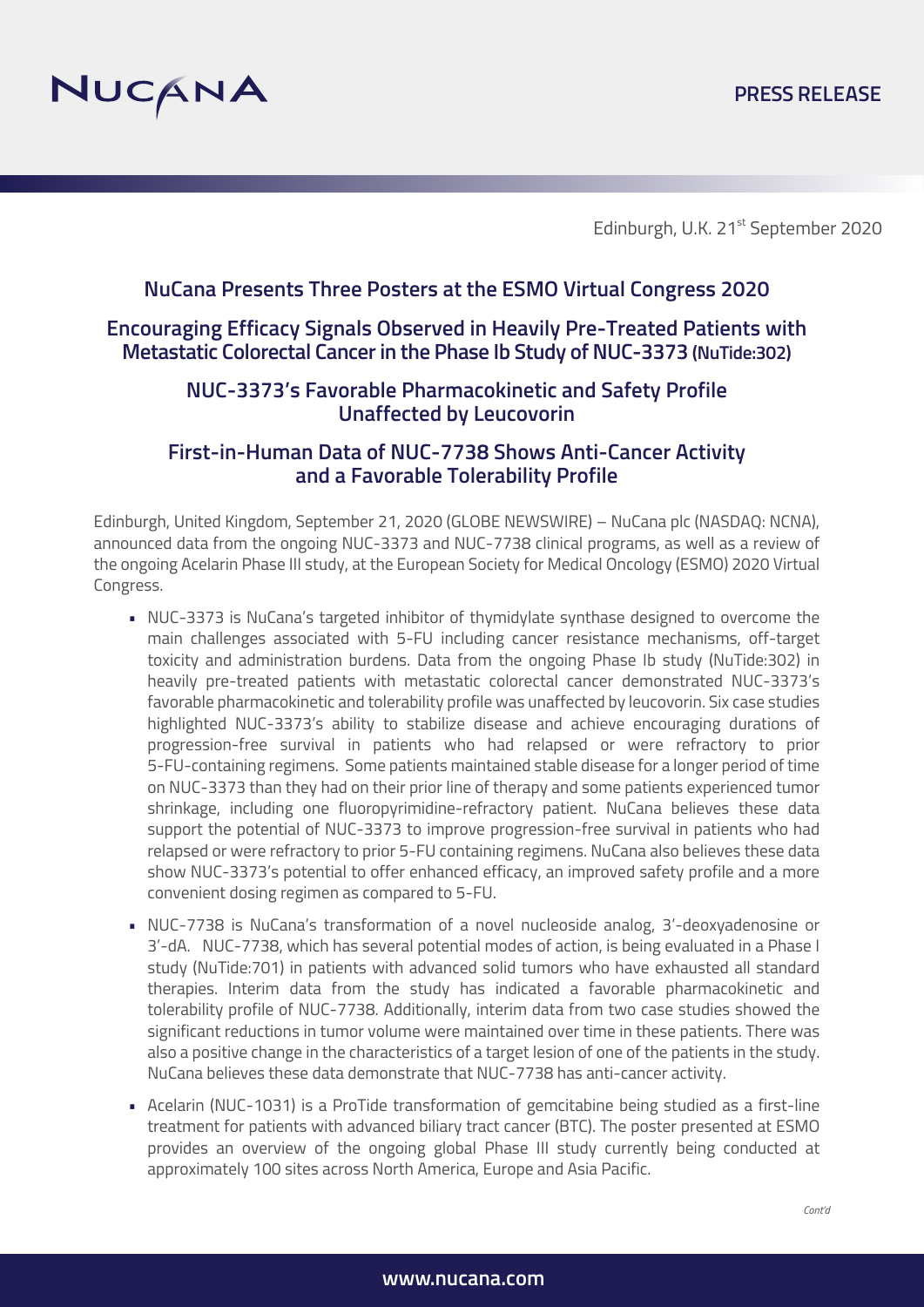

Edinburgh, U.K. 21<sup>st</sup> September 2020

"These latest data further support our belief that our ProTides have the potential to replace the standard of care for patients across a variety of different cancer indications," said Hugh S. Griffith, NuCana's Founder and Chief Executive Officer. "We look forward to announcing data from Part 2 of NuTide:302, which is currently investigating NUC-3373 plus leucovorin in combination with oxaliplatin or irinotecan, and initiating a registrational program in patients with colorectal cancer."

Mr. Griffith continued: "These first-in-human data from our ongoing Phase I study of NUC-7738 in patients with advanced solid tumors demonstrate that we can apply our ProTide technology platform to both existing as well as novel nucleoside analogs. We remain dedicated to our mission of developing more effective and safer medicines for patients with cancer."

### **About NuCana plc**

NuCana is a clinical-stage biopharmaceutical company focused on significantly improving treatment outcomes for cancer patients by applying our ProTide technology to transform some of the most widely prescribed chemotherapy agents, nucleoside analogs, into more effective and safer medicines. While these conventional agents remain part of the standard of care for the treatment of many solid and hematological tumors, their efficacy is limited by cancer cell resistance mechanisms and they are often poorly tolerated. Utilizing our proprietary technology, we are developing new medicines, ProTides, designed to overcome key cancer resistance mechanisms and generate much higher concentrations of anti-cancer metabolites in cancer cells. NuCana's robust pipeline includes three ProTides in clinical development. Acelarin and NUC-3373, are new chemical entities derived from the nucleoside analogs gemcitabine and 5-fluorouracil, respectively, two widely used chemotherapy agents. Acelarin is currently being evaluated in four clinical studies, including a Phase III study for patients with biliary tract cancer, a Phase Ib study for patients with biliary tract cancer, a Phase II study for patients with platinum-resistant ovarian cancer and a Phase III study for patients with metastatic pancreatic cancer for which enrollment has been suspended. NUC-3373 is currently in a Phase I study for the potential treatment of a wide range of advanced solid tumors and a Phase Ib study for patients with metastatic colorectal cancer. Our third ProTide, NUC-7738, is a transformation of a novel nucleoside analog (3'-deoxyadenosine) and is in a Phase I study for patients with advanced solid tumors.

#### **Forward-Looking Statements**

This press release may contain "forward-looking" statements within the meaning of the Private Securities Litigation Reform Act of 1995 that are based on the beliefs and assumptions and on information currently available to management of NuCana plc (the "Company"). All statements other than statements of historical fact contained in this press release are forward-looking statements, including statements concerning the Company's planned and ongoing clinical studies for the Company's product candidates and the potential advantages of those product candidates, including NUC-3373, NUC-7738 and Acelarin; the initiation, enrollment, timing, progress, release of data from and results of those planned and ongoing clinical studies; and the utility of prior non-clinical and clinical data in determining future clinical results. In some cases, you can identify forward-looking statements by terminology such as "may," "will," "should," "expects," "plans," "anticipates," "believes," "estimates,"